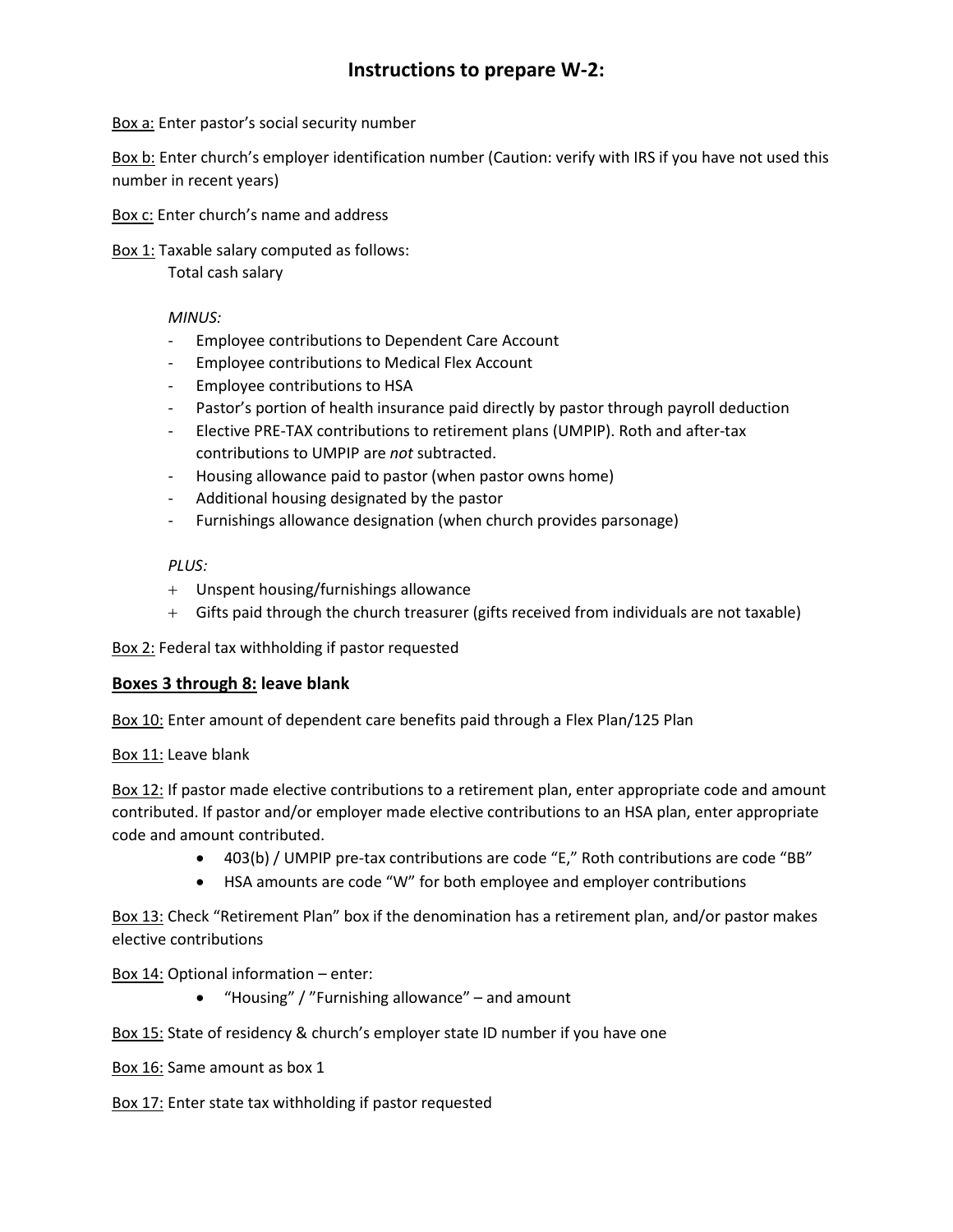### **1) Housing Allowance Example:**

- Salary: \$50,000
- Housing allowance designated out of that \$50,000: \$20,000
- UMPIP contributions: \$3,500
- Medical Flex Plan contributions: \$1,200
- Dependent Care FSA contributions: \$1,000
- HSA plan contributions: \$2,000

## **Box 1 – Federal Taxable Wage:**

\_\_\_\_\_\_\_\_\_\_\_\_

Total cash salary: \$50,000

- *MINUS:*
- \$20,000
- \$3,500
- \$1,200
- $-$  \$1,000
- \$2,000

= **\$22,300** to be entered into Box 1

|                                                                                                     | a Employee's social security number<br>400-36-8022 | OMB No. 1545-0008   | Safe, accurate,<br><b>FAST! Use</b>               | IRS e-file                     |                            | Visit the IRS website at<br>www.irs.gowe.file |  |  |
|-----------------------------------------------------------------------------------------------------|----------------------------------------------------|---------------------|---------------------------------------------------|--------------------------------|----------------------------|-----------------------------------------------|--|--|
| <b>b</b> Employer identification number (EIN)                                                       |                                                    |                     | 1 Wages, tips, other compensation                 |                                | $\mathbf{2}$               | Federal income tax withheld                   |  |  |
| 75-8855462                                                                                          |                                                    |                     |                                                   | 22,300                         |                            |                                               |  |  |
| C Employer's name, address, and ZIP code                                                            |                                                    |                     | 3 Social security wages                           |                                | 4                          | Social security tax withheld                  |  |  |
| <b>GREAT SOFTWARE</b>                                                                               |                                                    |                     |                                                   |                                |                            |                                               |  |  |
| <b>TEST</b>                                                                                         |                                                    |                     | 5 Medicare wages and tips                         |                                | 6<br>Medicare tax withheld |                                               |  |  |
| <b>814 ATLAS AVE</b>                                                                                |                                                    |                     |                                                   |                                |                            |                                               |  |  |
| <b>MADISON</b>                                                                                      | WI                                                 | 53714               | 7 Social security tips                            |                                | 8<br><b>Allocated tips</b> |                                               |  |  |
| d Control number                                                                                    |                                                    |                     | 9                                                 |                                | 10                         | Dependent care benefits                       |  |  |
|                                                                                                     |                                                    |                     |                                                   |                                |                            |                                               |  |  |
|                                                                                                     | Last name                                          | Suff.               |                                                   |                                |                            | 1,000<br>12a See instructions for box 12      |  |  |
| e Employee's first name and initial                                                                 |                                                    |                     | 11 Nonqualified plans                             |                                |                            |                                               |  |  |
|                                                                                                     |                                                    |                     |                                                   |                                | å<br>ы                     | 3,500                                         |  |  |
| <b>CLERGY</b><br>TEST                                                                               |                                                    |                     | Statutory<br>employee<br>Retirement<br>13<br>plan | <b>Third-party</b><br>sick pay | 12 <sub>b</sub>            |                                               |  |  |
|                                                                                                     |                                                    |                     | $\overline{\mathbf{x}}$                           |                                | å<br>W                     | 2,000                                         |  |  |
| 123 DO NOT MAIL ST                                                                                  |                                                    |                     | 14 Other                                          |                                | 12 <sub>c</sub>            |                                               |  |  |
| <b>MADISON</b>                                                                                      | 53714<br>WТ                                        |                     | <b>HOUSING</b>                                    | 20,000                         | å                          |                                               |  |  |
|                                                                                                     |                                                    |                     |                                                   |                                | 12d                        |                                               |  |  |
|                                                                                                     |                                                    |                     |                                                   |                                | c<br>å                     |                                               |  |  |
|                                                                                                     |                                                    |                     |                                                   |                                |                            |                                               |  |  |
| f Employee's address and ZIP code                                                                   |                                                    |                     |                                                   |                                |                            |                                               |  |  |
| 15 State<br>Employer's state ID number                                                              | 16 State wages, tips, etc.                         | 17 State income tax | 18 Local wages, tips, etc.                        | 19 Local income tax            |                            | 20 Locality name                              |  |  |
| WI   036888888888801                                                                                | 22,300                                             |                     |                                                   |                                |                            |                                               |  |  |
|                                                                                                     |                                                    |                     |                                                   |                                |                            |                                               |  |  |
|                                                                                                     |                                                    |                     |                                                   |                                |                            |                                               |  |  |
|                                                                                                     |                                                    |                     |                                                   |                                |                            |                                               |  |  |
| Department of the Treasury-Internal Revenue Service<br><b>Wage and Tax Statement</b><br>W-2<br>Form |                                                    |                     |                                                   |                                |                            |                                               |  |  |

Copy B-To Be Filed With Employee's FEDERAL Tax Return. This information is being furnished to the Internal Revenue Service.